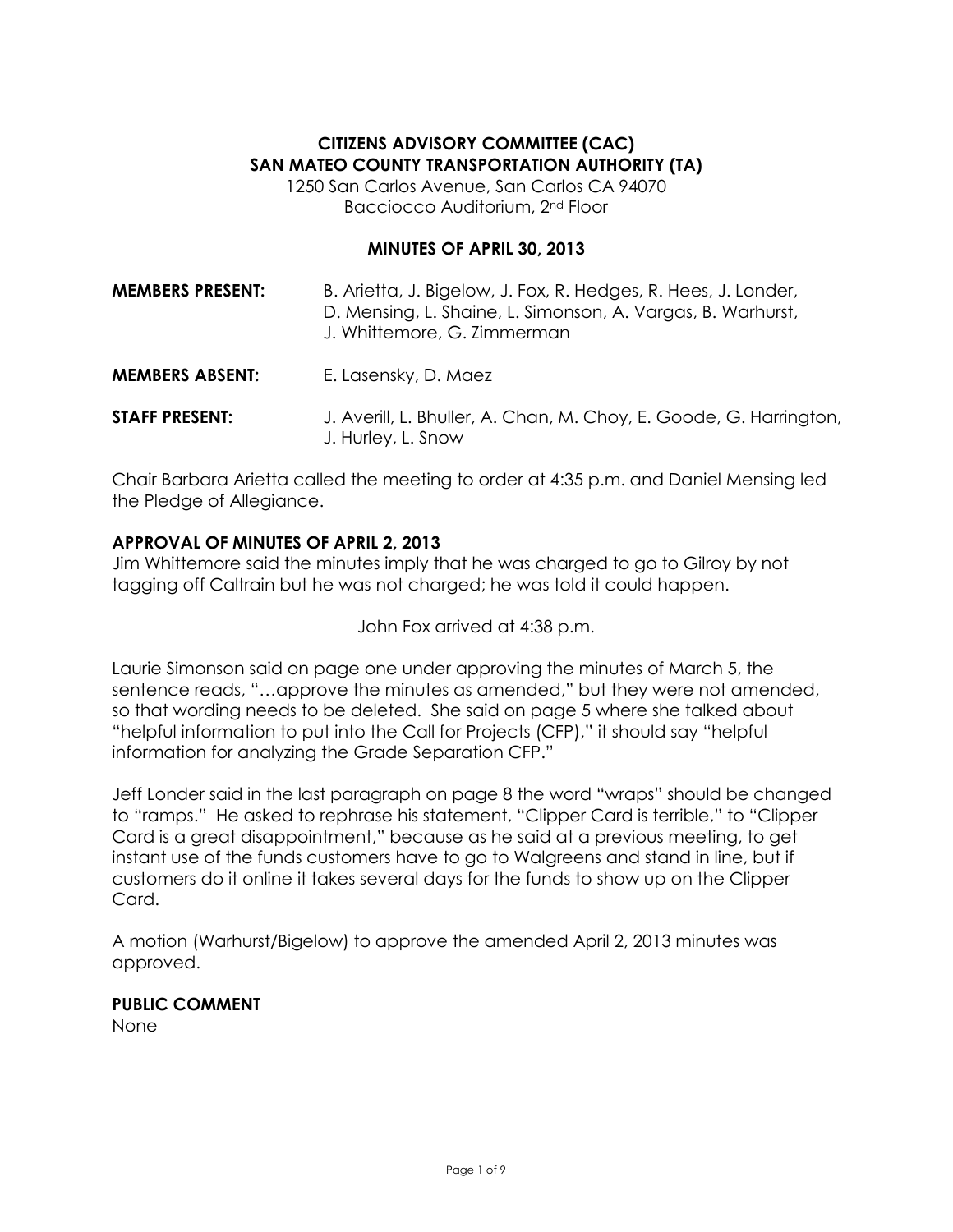### **ITEMS FOR REVIEW – MAY 2, 2013 TA BOARD MEETING**

#### **Authorize Acceptance of Quarterly Investment Report and Fixed Income Market Review Outlook for the Quarter Ended March 31, 2013 (TA Item 11b)**

Bill Osher, CSI Group of SunTrust Bank Investment Advisor, said the private economy is growing at a different level than the public economy. He said businesses (the private economy) are growing at about 3 percent. Government (the public economy) is negative because of losing jobs and trimming deficits. He said the stock market is driven by the private economy. He said the government is hurting economic growth, but the country hasn't felt the impact yet. The first quarter grew at about 2.5 percent because there was income accelerated into the 4<sup>th</sup> quarter from people who wanted to get ahead of the higher tax rates, which boosted Gross Domestic Product (GDP) in the first quarter. He said in the second and third quarter, in order to show growth, there must be even more spending, but that extra income boost is not there. Instead there are higher taxes and sequestration, which is causing less employment. He said after the next couple of quarters, the sequestration issues will be over, the bar will be reset, and the strength of businesses will remain. He said into 2014, the GDP will be picking up over 3 percent and unemployment rates will come down, and once GDP is at 6.5 percent the Federal Reserve (Fed) will raise interest rates, which is needed in order to earn money and get greater returns. He said the portfolio is safe.

Larry Shaine asked what Mr. Osher would do, personally. Mr. Osher said the bond market is expensive and the future looks worse. He said the equity markets look fair, and after a few quarters there likely will be positives. He said from an investment perspective, stocks are probably a better deal.

Ms. Simonson asked what is meant by "the Federal Reserve's current pace of quantitative easing," from page 3 of the staff report. Mr. Osher said the Fed is keeping the level of interest rates artificially low by buying the entire supply of newly issued government bonds. He said this has kept interest rates close to 2 percent lower than where they would be otherwise. He said this is done through a complicated mechanism where the liability of the Fed is currency. He said the Fed is pushing \$1 trillion per year into the system. He said this would normally result in inflation, but it is not right now because money isn't moving through the system like it used to because of this deleveraging environment. He said if the economy gets back to a more normal circulation of money, the concern is whether the Fed will be able to pull all this extra money out in a way that won't cause inflation or harm the economy. Since the portfolio is handled safely, it contains short maturities.

Mr. Whittemore said the goal of quantitative easing was not to keep interest rates down; it was to keep equity markets buoyed. Mr. Osher said the direct effect kept the interest rates down. He said the impact is financial repression, which is a policy that governments use to benefit debtors at the expense of creditors. It creates interest rates that are lower than the rate of inflation, which lowers the rate of currency, which makes goods more valuable internationally and creates more jobs. This is also to push people into riskier investments to help stimulate the economy, and to create a sense of greater wealth so people will spend more.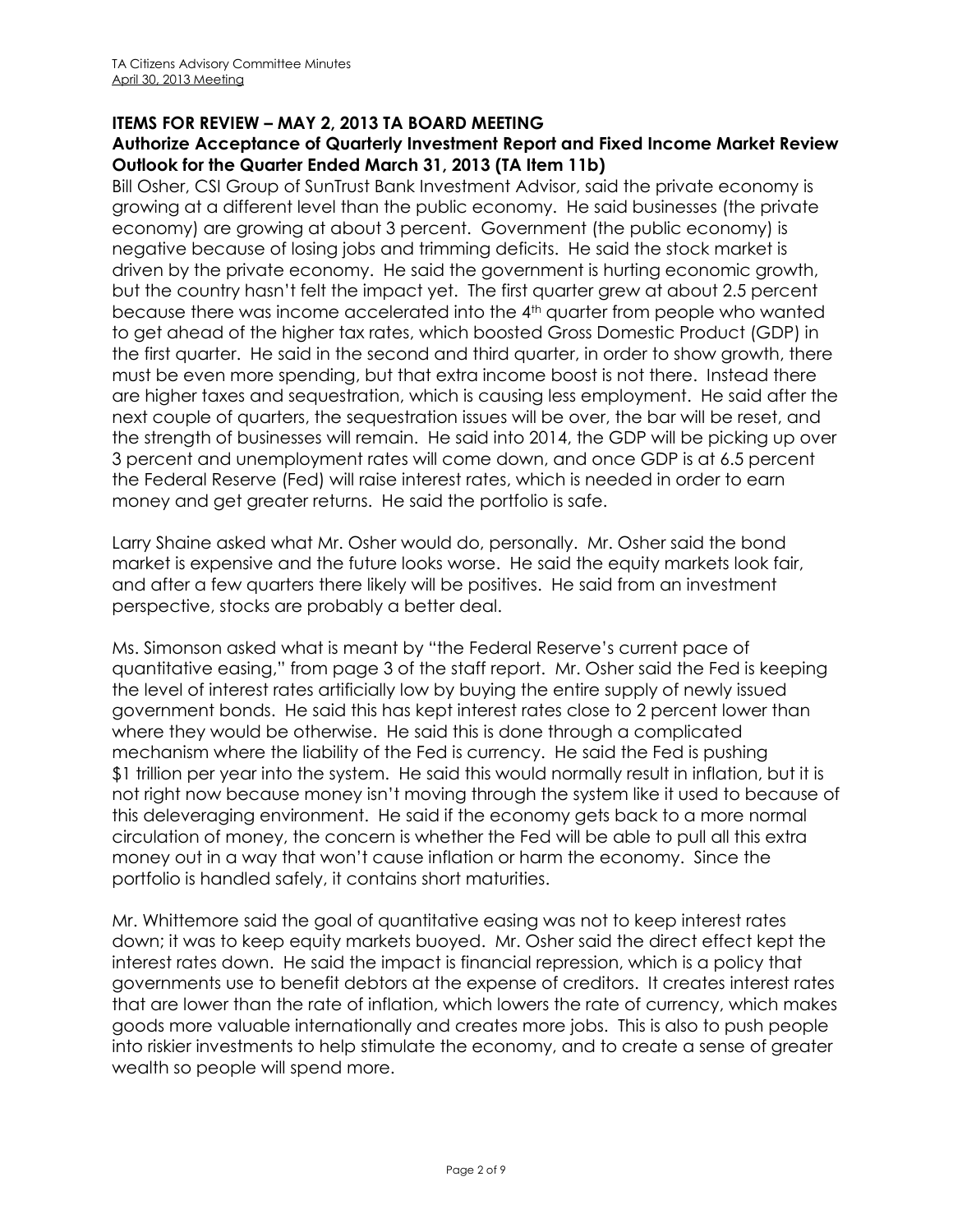Mr. Whittemore asked how much of a 90-day move in current interest rates it would take for the portfolio to suffer a 5 percent or greater loss in principal. Mr. Osher said the duration of the portfolio is running about 1.4 percent and earning about 0.5 percent yield, so the exposure is about 1 percent. If there is a 1 percent absolute move in interest rates within a 30-day window, which is a huge move for a quarter, the portfolio would lose about 0.75 percent. Mr. Whittemore said historically in these situations the move has been sudden and massive. Mr. Osher said the mindset isn't there for the Fed to move that quickly, and it would have to telegraph its moves six months in advance.

A motion (Hees/Whittemore) to support the Quarterly Investment Report and Fixed Income Market Review Outlook was approved.

### **Financial Control Overview (TA Item 11f)**

Gigi Harrington, Deputy CEO, reported:

- The three agencies (SamTrans, the TA, and the Peninsula Corridor Joint Powers Board) each have separate sets of books, bank accounts, and financial statements.
- The TA has no cash handling needs other than petty cash, and no credit cards.
- The San Mateo County Transit District (District) has fraud insurance. There has only been one claim for \$50,000 in the last five years.
- Background checks are conducted.
- The budget to actual is reviewed on a monthly basis.
- The TA Investment Policy was first adopted in 1999.
- The Measure A sales tax money comes from a custodian and is reconciled on a monthly basis.
- Dual signatures are required on checks over \$1,000 for the TA.
- There are no signature stamps.
- Petty cash is audited frequently. The TA has an expense policy and anything unusual is flagged for the Deputy CEO's attention.
- Bank of America is the District's bank.
- The Deputy CEO cannot initiate a wire transfer but is the only person who can release a wire transfer over \$1 million.
- Online banking is web based.
- Internal audit function is contracted on an as-needed basis.
- External auditors have issued a clean opinion to the District.

Mr. Shaine said with the New Measure A, this was the first time the TA contributed to JPB operating expenses. He asked if there is opportunity for fare evasion on Caltrain since the honor system has been put into place. Ms. Harrington said Caltrain statistically checks more than needed, but conductors need to use judgment about whether they can safely move throughout the cars. Conductors gate-check in San Francisco, and this avoids much fare evasion.

Richard Hedges asked what the District is doing to make sure people aren't hacking the system, and what the District is doing with credit/debit card ticket vendors to protect riders from losing pin numbers, card numbers, and information. Ms. Harrington said the financial institutions require Payment Card Industry (PCI) compliance. The District must achieve levels of security and conduct vulnerability tests. The District is PCI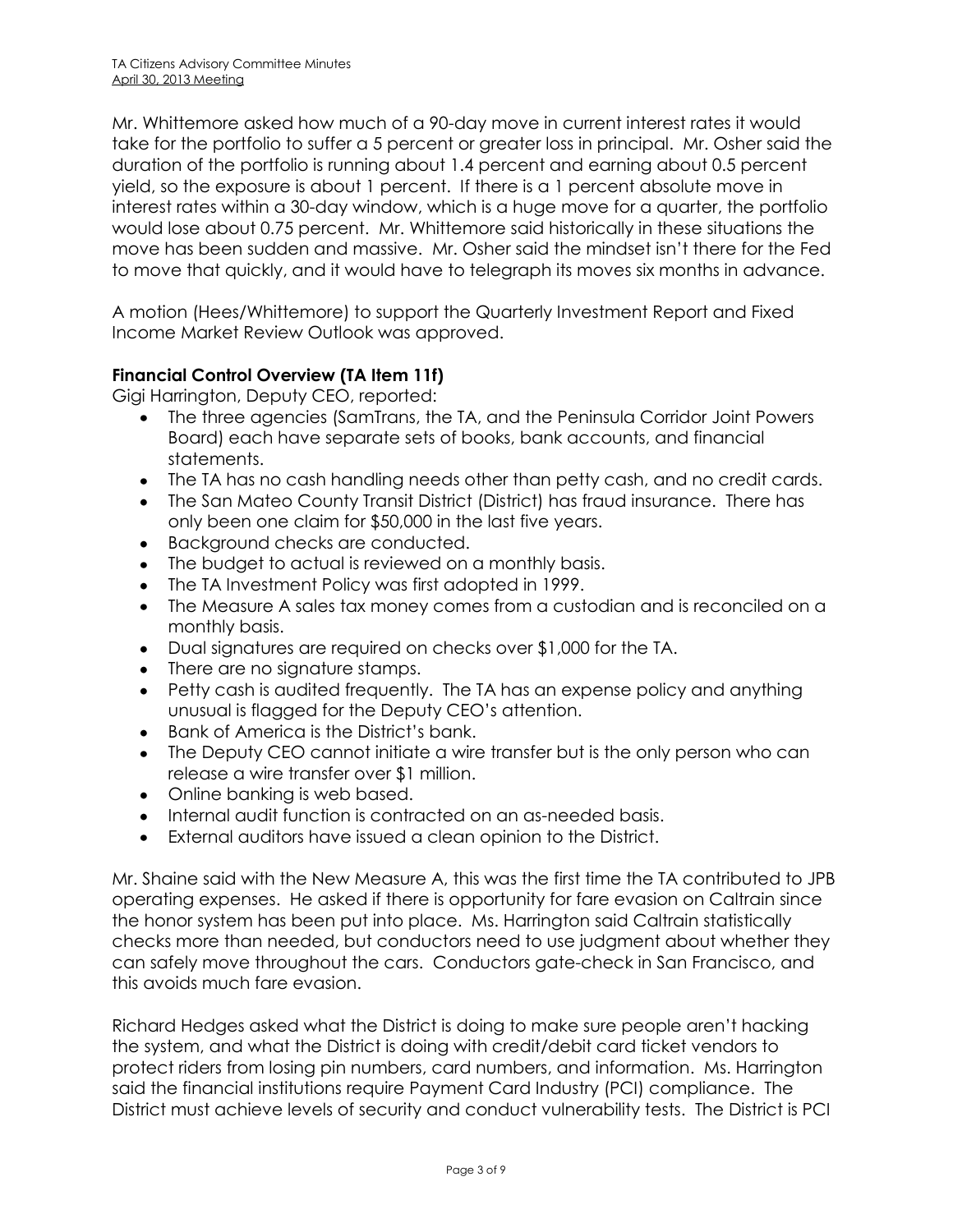compliant. Credit card transactions have been moved to a separate, secure server. Scans are frequently made on the system to comply with the regulations. Mr. Hedges said at some other institutions, numbers were stolen at point of sale by scanners. Ms. Harrington said the only people who can get into the ticket vending machines are the crew from SamTrans and they cannot access the numbers; it is a highly computerized and monitored system.

Bill Warhurst said a huge amount of money has been stolen from the bank accounts of governments and businesses. He said some safety measures for online banking are to use a separate computer and line that are only for online banking, or booting the computer from a live CD so the computer is using a fresh operating system each time. He asked if those procedures are used for online banking control at the District. Ms. Harrington said no, but the bank has a set of security steps that they require the District to implement. She said unique certificates are used by individual computers and individual users. Mr. Warhurst said there are examples where security certificates have been compromised. Ms. Harrington said the District relies on PCI compliance, bank protocols, reconciliations, and red flags.

Ms. Simonson asked what the background check encompasses. Ms. Harrington said they are to confirm no information was falsified, validate college degrees, and check for criminal records.

Mr. Whittemore asked if the reconciliation is automated or manual. Ms. Harrington said it is done by a person, not by a computer.

Mr. Whittemore asked how many intrusion attempts have been made. Ms. Harrington said she doesn't know, but the PCI compliance and the scans that are done are to identify that.

### **Preliminary Fiscal Year (FY) 2014 Budget (TA Item 11d)**

Ladi Bhuller, Manager, Budgets, presented:

- FY2014 revenues total \$75.8 million.
- Net increase in revenue is \$2.3 million.
- Total Annual Allocations is \$24.8 million.
- Total Program Expenditures is projected to be \$86.8 million.
- Total FY2014 Expenditures is projected to be \$113 million.
- Net increase in expenditures is projected to be \$9.9 million.
- Ending fund balance is projected to be \$378.6 million.

Chair Arietta asked if the decrease in administrative expenditures is due to attrition. Ms. Bhuller said District staff is charging less time to the TA.

George Zimmerman asked what the \$47.8 million for Caltrain electrification was for. Eva Goode, Manager, Budgets, said this is part of the Early Investment Program that the TA has committed to fund for electrification, Positive Train Control, and the purchase of electric vehicles. This is the full commitment over the next seven years.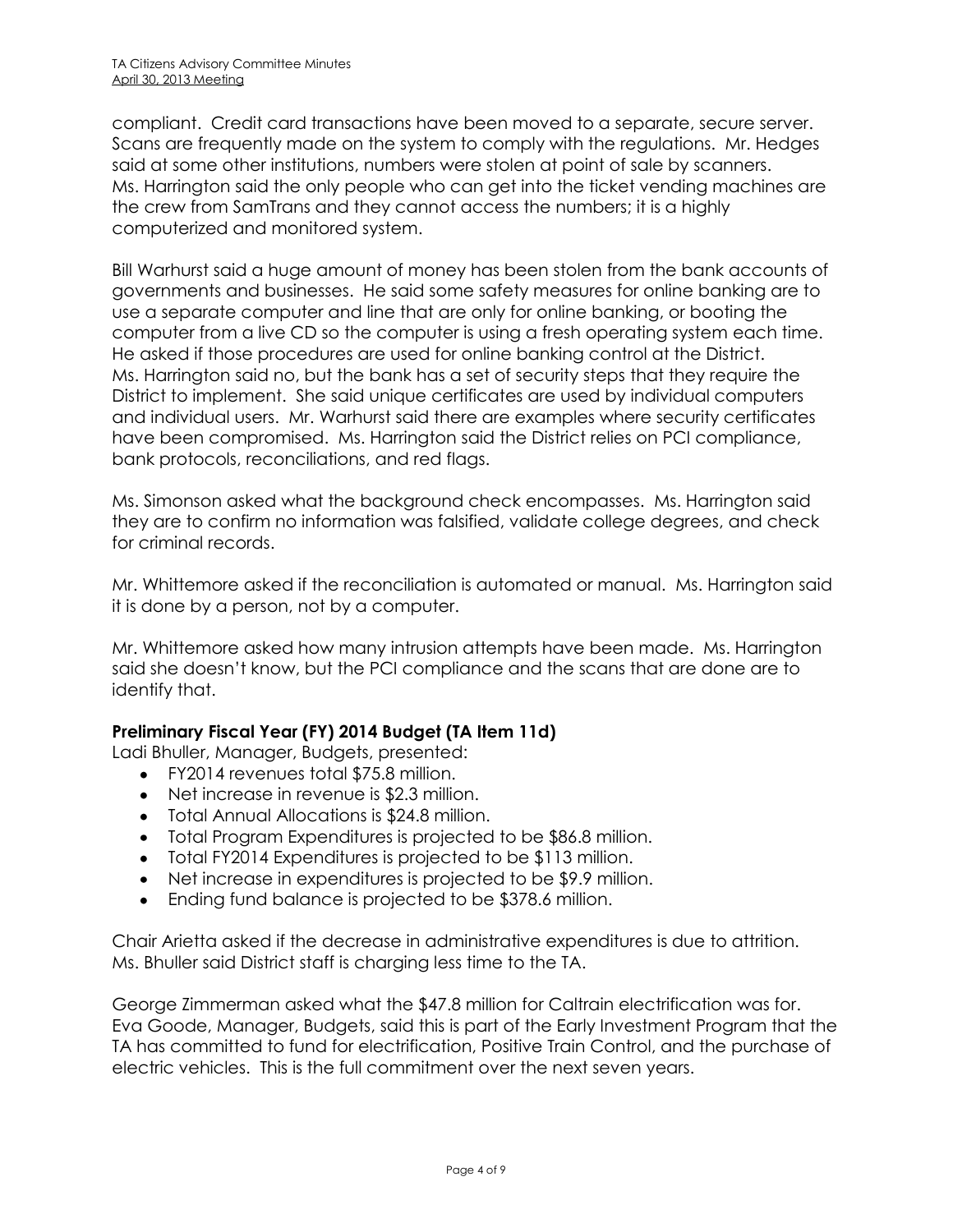Mr. Shaine asked if there is any Original Measure A funds remaining. Ms. Goode said the funding for the Early Investment Program is Original Measure A funds. She said there is some Original Measure A funding left in the Highway Program, Caltrain money, Dumbarton money, and some Grade Separation money. Mr. Shaine said expenditures can't be compared to revenues since Original Measure A funds are mixed in with the New Measure A.

Mr. Whittemore asked when staff expects to deplete the reserves to \$0 since the TA has been running at a deficit. Ms. Bhuller said there is a deficit for the year, but the TA is tapping into Original Measure A funds and the life of the Measure is 25 years. Assuming there are some balances at the end of 25 years, depending on whether the Measure gets reauthorized and extended, there is no way to answer that question.

Randy Hees asked what steps this will go through. Ms. Bhuller said this will go for Board adoption in June and is effective July 1.

#### **Acceptance of Statements of Revenues and Expenditures for March 2013 (TA Item 4b)**

Ms. Simonson said on page 6, Interest on Investment, the Bank of America account has \$446,313.40. She asked if the TA earns interest on that amount. Lori Snow, Manager, Finance Treasury, said the TA was earning less than 10 basis points, which was not covering the cost of the investment sweep, so staff turned off the investment sweep and the account is now getting earnings credits, which are credits against bank fees, and is paying between 20 and 25 basis points.

Mr. Whittemore asked what the other non-transit items are on page 6 under Year to Date Summary, Miscellaneous Income Accounts. Ms. Snow said that is the Lehman Brother's recovery.

A motion (Bigelow/Hedges) to support the Statement of Revenues and Expenditures was approved.

#### **Reaffirming Investment Policy and Authorizing Investment of Monies with the Local Agency Investment Fund (LAIF) (TA Item 11c)** No discussion.

A motion (Hedges/Shaine) to support reaffirming the investment policy and investment of monies with the LAIF was approved.

#### **Program Report: Transit – Ferry-South San Francisco Service (TA Item 12a)**

Melanie Choy, Manager, Planning and Development, presented:

- The TA funded the construction of the ferry terminal and some of the shuttle operations that go to the terminal.
- About \$30 million of New Measure A funding goes to the Ferry Program over the life of the Measure A Program.
- The purpose of the Ferry Program was to provide cost-effective ferry service to South San Francisco and Redwood City.
- South San Francisco and Redwood City agreed to a split of \$15 million each.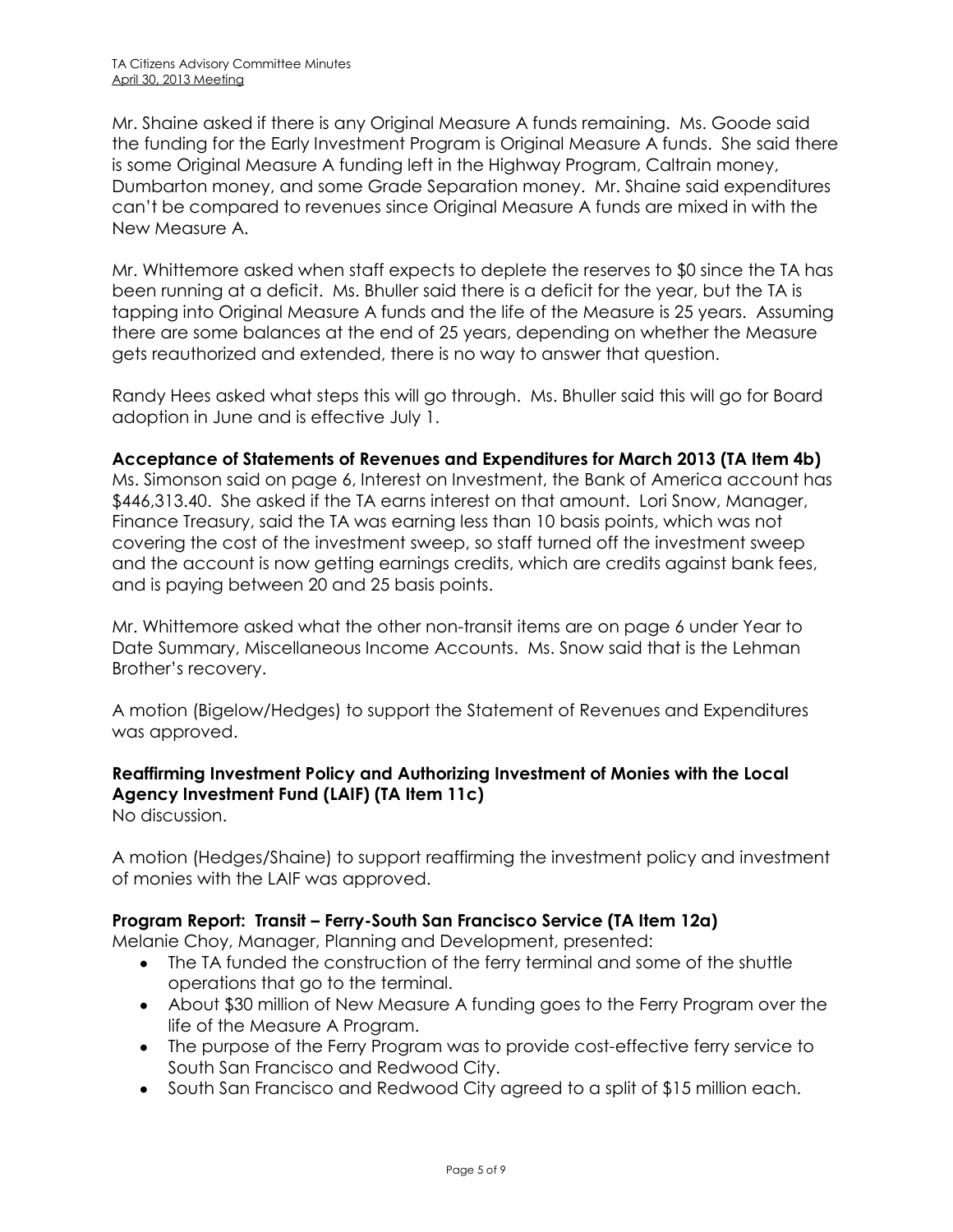- In December 2008, the TA allocated \$15 million for construction of the South San Francisco terminal.
- The Funding Agreement was with TA, the city of South San Francisco, and the Water Emergency Transportation Authority (WETA).
- Construction was completed in May 2012.
- The final project cost breakdown was \$51.3 million. WETA brought in additional funding and \$7 million of Measure A funds went unspent and will be returned to the Ferry Program.
- Inaugural sailing was on June 4, 2012.
- There are seven trips daily and it costs \$7 per trip per person.
- Annual operating cost is \$3.4 million. Ninety-two percent of the funds come from Regional Measure 2, 8 percent from fares.
- Average Daily Ridership is 143; average cost per rider is \$78; farebox recovery ratio is 8 percent.
- Funding agency requirements:
	- o Metropolitan Transportation Commission (MTC) funds the operating costs; requires the ferry meet 40 percent farebox recovery ratio within three years.
	- o TA funds the capital costs; requires the ferry operate service for five years.
- The TA approved \$350,000 and WETA and local employers contribute \$188,350 to fund the shuttles for two fiscal years.
- WETA began a 12-month program based on a survey to add service. They will add a third trip in the evening. They will begin a weekday leisure service from South San Francisco to San Francisco two days a week. They will begin a marketing campaign and will target East Bay residents who work in San Francisco, and mid-day customers around San Francisco.

Mr. Fox said asked what the capacity is of the boats. Ms. Choy said the boats fit 149 to 199 people.

Mr. Fox asked if WETA has received advice on the effectiveness of their marketing to the East Bay and if they are working on the sophistication of the marketing and increasing visibility. Ms. Choy said one of the drivers of the service is to bring people to employment centers, and that is one of the markets that was targeted and why the service was initiated. She said she can't speak on behalf of WETA about these questions.

Mr. Shaine said "costs" is an elusive term and asked if the annual operating costs figure allows for replacement, maintenance, depreciation and other costs. Ms. Choy said it is the cost of running their service, and it is their total budget cost so it includes other items. Mr. Shaine said businesses have to allow for replacement of equipment, maintenance, etc., and it would be helpful to the Board to clarify what that covers.

Jim Bigelow said he sits on the San Mateo County Water Advocates group and they have concern about the ridership with the biotech group. He said in discussions with Genentech, Genentech agreed to pay 100 percent of the ticket cost for any employee who rides the service, and other biotech companies may do the same. Initially, other biotech executives made a commitment to buy a certain number of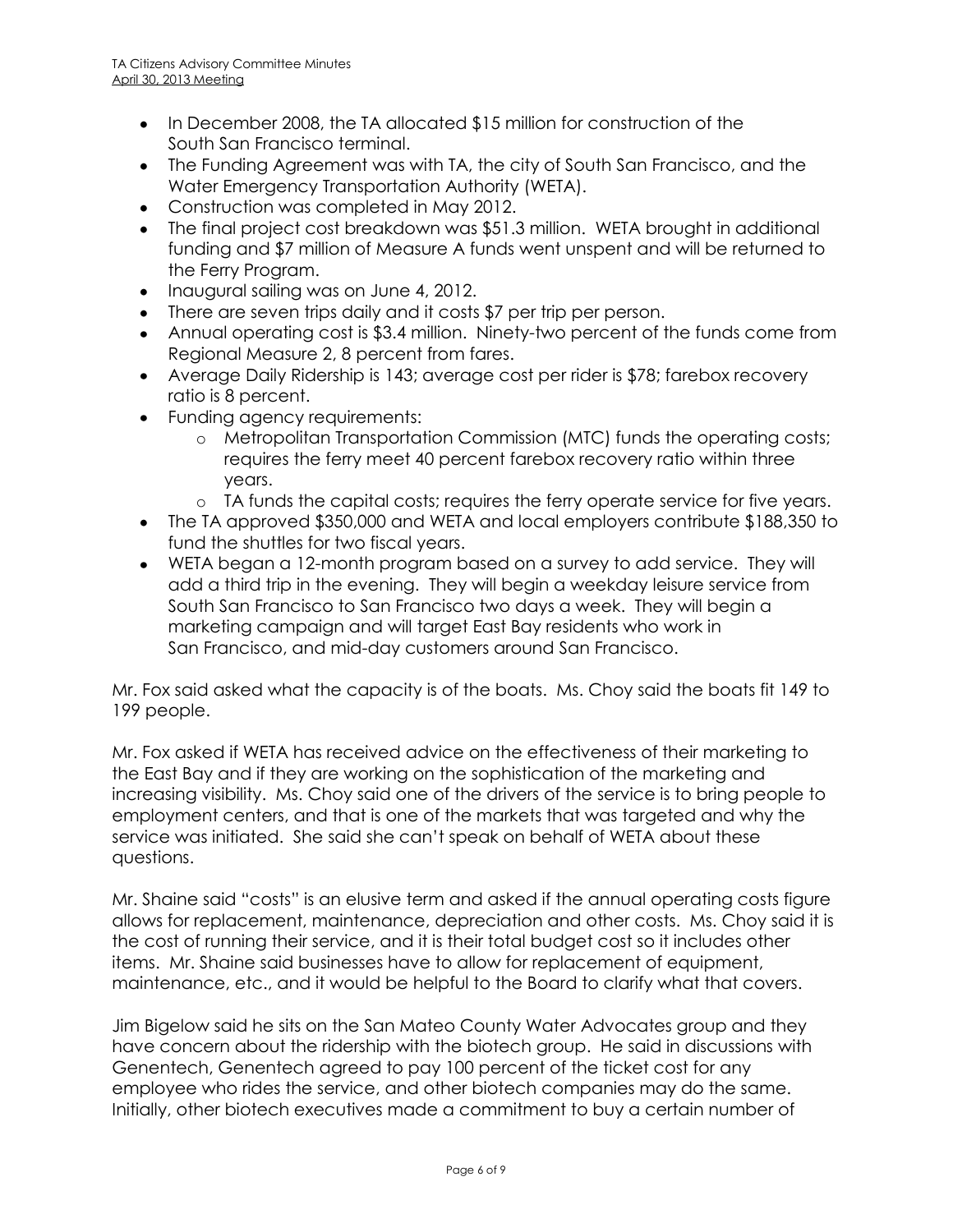tickets to make sure this was successful and they are being reminded of this commitment. WETA is taking measures that worked on other routes to supplement the service. They have three years to meet the 40 percent farebox recovery commitment but the business community needs to step up.

Mr. Hees asked what the projections were when WETA was promoting the service. Ms. Choy said she does not know about the initial opening but for 2035 the projection is about 500 passengers daily. Mr. Hees asked if Redwood City is on hold until South San Francisco is settled. Ms. Choy said that is a question for the Board and WETA. Mr. Hees said the 12 Utah Grand Shuttle riders are getting a \$100 a day subsidy, and if the *San Francisco Chronicle* writes about this, the opinion would question why anyone would pay for public transit.

Mr. Hedges asked if the Utah Grand Shuttle comes from Caltrain. Ms. Choy said one shuttle serves Caltrain and there is a separate shuttle service that serves Utah Grand.

Mr. Mensing asked if the CAC could get a presentation from WETA Manager, Planning and Development Kevin Connolly. Chair Arietta said the group would like this and asked if it could be added to a future agenda.

Mr. Whittemore said the TA does not have to add any more funding to this ferry. He asked if the \$7 million was returned and if the pot is at \$22 million for ferry shuttles. Ms. Choy said the funds haven't been fully collected but that is the projected amount.

Chair Arietta said there is diminished parking in San Francisco so if WETA is contemplating expansion, going to AT&T Park should be considered.

Ms. Simonson asked if Clipper Cards can be used for the ferry. Ms. Choy said yes.

#### **Authorize Allocation of \$1.5 Million in New Measure A Highway Program Funds for the U.S. Highway 101/Holly Street Interchange Project Approval/Environmental Document Phase to the City of San Carlos (TA Item11a)**

Joe Hurley, Director, Transportation Authority Program, said in October the TA allocated or programed more than \$80 million to highway projects. Some were programed only conditioned on meeting certain conditions. The condition for this project was to secure approval on a Project Study Report. The condition has been met for the allocation.

A motion (Zimmerman/Bigelow) to support the allocation of \$1.5 million for the U.S. Highway 101/Holly Street Interchange Project was approved.

#### **Update on State and Federal Legislative Program (TA Item 12b)**

No discussion.

#### **SamTrans Liaison Report – April 3, 2013 (TA Item 8)**

No discussion.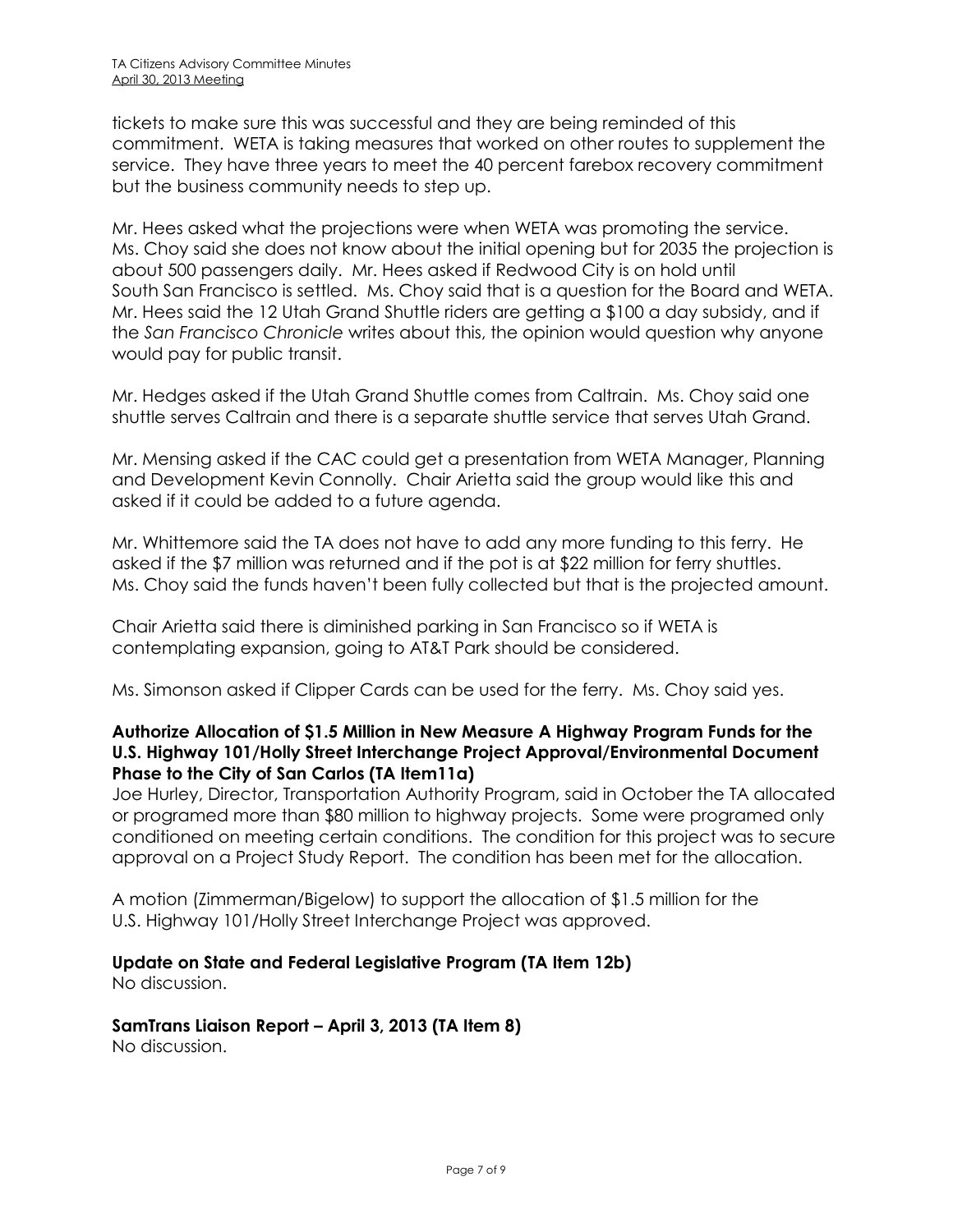#### **Approval of Minutes of April 4, 2013 (TA Item 4a)**

Ms. Simonson said there should be the word "was" on page 2 in the paragraph that starts, "Chair Groom said the TA Board made it clear to WETA…"

#### **REPORT OF THE CHAIR – BARBARA ARIETTA**

Chair Arietta reported:

- Presented a Certificate of Appreciation to outgoing CAC member George Zimmerman.
- *See the attachment for Chair Arietta's complete report.*

John Fox left at 6:13 p.m. April Vargas left at 6:14 p.m.

#### **REPORT FROM STAFF – JOE HURLEY**

Mr. Hurley thanked Mr. Zimmerman for his contributions and said San Mateo County is a better place because of the work Mr. Zimmerman has done on the CAC.

#### **MEMBER COMMENTS/REQUESTS**

Mr. Zimmerman said he is proud that extending Measure A for 25 years got support from 75 percent of the voters when it was voted for several years ago.

Mr. Shaine said thanked Mr. Zimmerman for his leadership, understanding, and ability to listen.

Mr. Bigelow said Mr. Zimmerman has been good at making the CAC the image it is with the Board by staying focused and keeping the CAC on track.

Chair Arietta said Mr. Zimmerman's experience and expertise will be missed.

Ms. Simonson said Mr. Zimmerman's positive attitude has been a delight.

Mr. Londer said he is disappointed with California High-speed Rail Authority (CHSRA). He said they seem to have changed the way they are going about the bidding process. He said the latest group to receive a contract had the lowest technical score. That group is Tutor Perini, Zachary and Parsons. He said Tutor Perini is owned by Richard Blum, husband of Diane Feinstein. He said they were awarded an \$840 million contract to build Phase 2 of the Third Street Light Rail. He said Parsons is Parsons Brinkerhoff, which CHSRA CEO Jeff Morales used to work for. He said this is a disappointment.

Mr. Whittemore said he still can't find out if the \$180,000 awarded for the Bike Share Program is going to result in Redwood City having bike racks. He said this program is going live in two months and he still doesn't know where bikes will be. He said he is disturbed by the pricing method the program will use to rent bikes.

Mr. Whittemore said last meeting Mr. Shaine suggested CAC members be on Board subcommittees. Mr. Whittemore suggested the chair mention that to the Board in her report.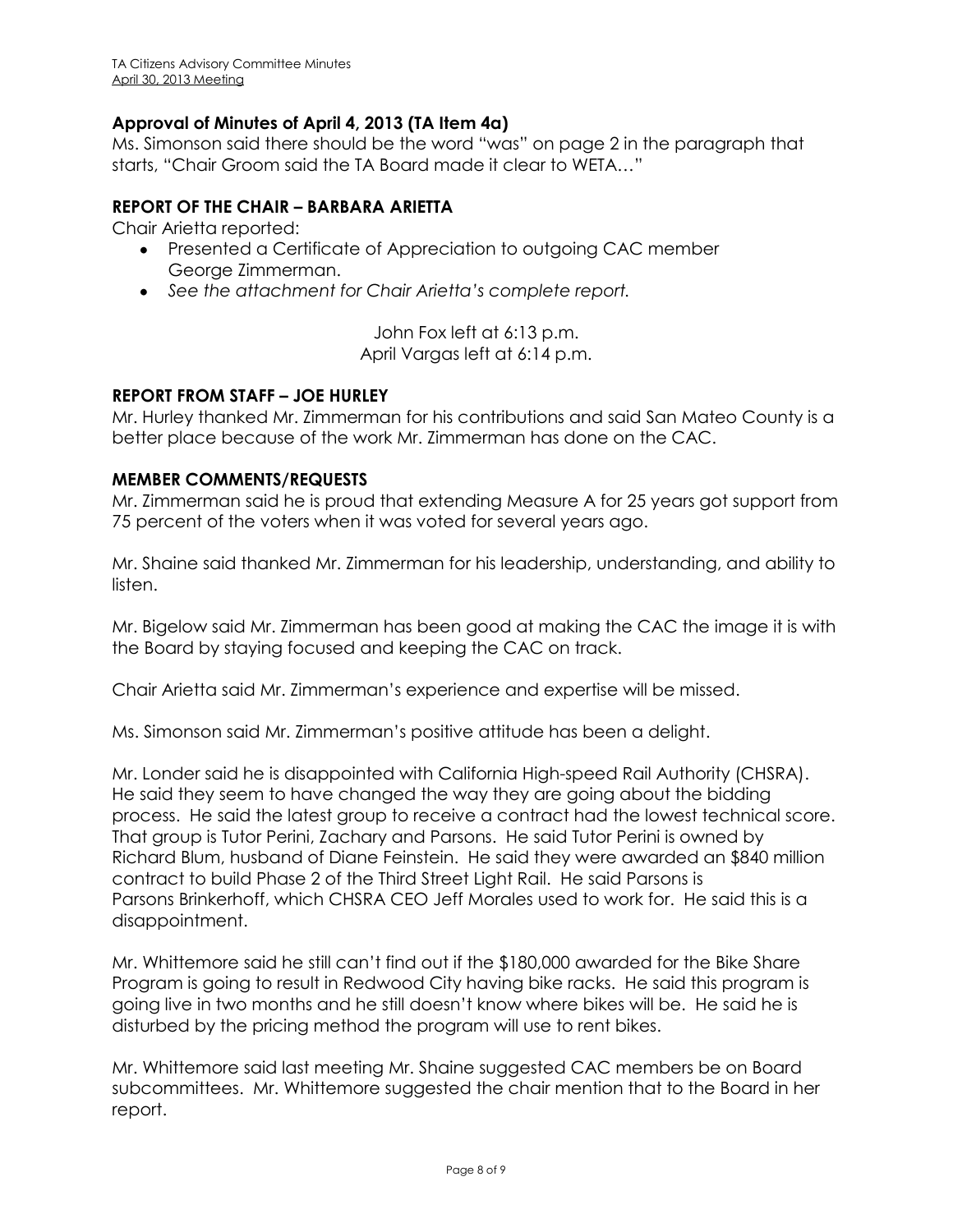Mr. Whittemore said there will be a meeting on May 2 in San Mateo about revamping the bridges for electrification. Mr. Hurley said it is not being revamped for electrification; it has to do with structural deficiencies of the Mount Diablo, Tilton, and Poplar bridges.

#### **DATE, TIME AND PLACE OF NEXT MEETING**

Tuesday, June 4, 2013 at 4:30 p.m. at 1250 San Carlos Avenue, Bacciocco Auditorium, 2<sup>nd</sup> Floor, San Carlos, CA 94070

The meeting adjourned at 6:31 p.m.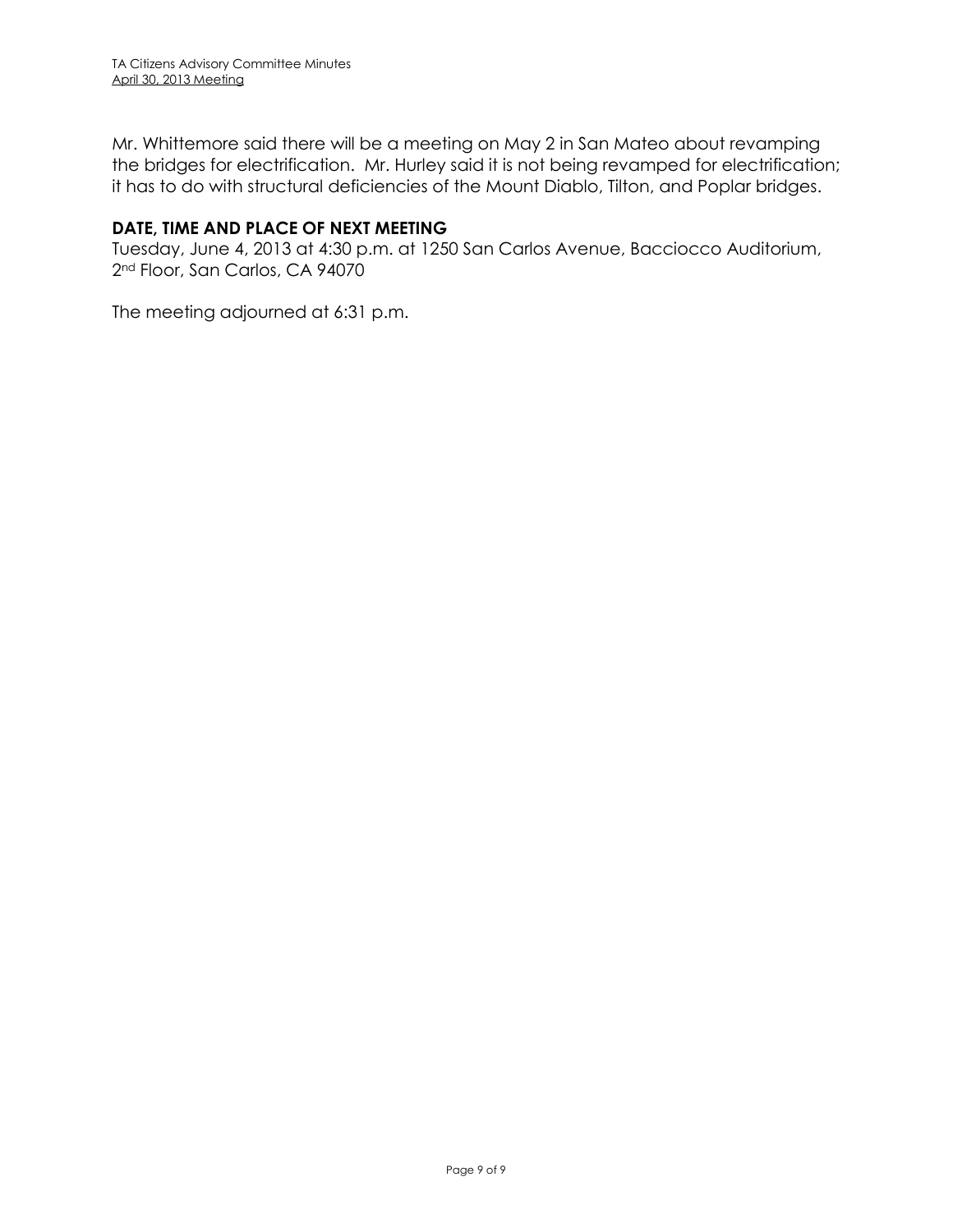# TA-CAC Chairs Report- April 30, 2013

From: Barbara Arietta (barietta@hotmail.com)

Sent: Tue 4/30/13 2:51 PM

 $To:$ Barbara Arietta (barietta@hotmail.com)

## **GEORGE ZIMMERMAN RESIGNS AND RECEIVES CERTIFICATE OF APPRECIATION**

1. It is with heavy heart and great disappointment that I announce that one of our bastions of knowledge and long term members, George Zimmerman, has chosen to retire from our TA CAC team. Today April 30th will be his last meeting.

Rather than paraphrase what George gave as his reasons and his observations, I shall read directly from his letter of resignation: (see attached letter)

Again, George was a member of the CAC for 18 years. Both his knowledge and voluminous expertise on any and all transportation subjects will be sorely missed. I personally met George 22 years ago and I have always enjoyed his intelligence and dedication immmensely. I will greatly miss his erudite contributions to our CAC meetings.

So, before he makes his final departure this evening, I would like to present a Certificate of Appreciation to George tonite for all of the years that he has spent and for all of the work that he has done on behalf of the San Mateo County Transportation Authority's CAC...

(presentation of Certificate of Appreciation)

## On other topics I have the following to report:

## 2. SAN FRANCISCO BAY FERRY EXPANDED ITS COMMUTER SERVICE YESTERDAY (APRIL 29) BETWEEN EAST BAY **AND SOUTH SAN FRANCISCO**

There is a new third afternoon commute option between SSF and Oakland Jack London Square and Alameda Main, minor adjustments to its SSF evening schedule and a weekday leiure service between South San Francisco and the City...

## 3. Two May Events on the future of Caltrain and HSR will be held in San Francisco and the Peninsula.

The Caltrain right of way divides thriving SOMA from emerging Mission Bay. And becasue of this many questions have surfaced for discussion and debate in SF. Can the Downtown Extension (DTX) and High Speed Rail also help to reconnect the City and enable the creation of new neighborhoods? Should the 4th and King station be moved to make room for development?

The City of SF is considering big changes to how Caltrain and High Speed Rail access and serve San Francisco. There will be a panel discussion and debate on these questions on May 23rd from 12-1:30pm at SPUR headquarters in downtown SF. They are located at 654 Mission Street. Lunch is available for \$11.34. Reservations are requested. Contact SPUR.

## San Mateo County meeting:

A meeting looking into new data from Caltrain forecasting the impact of Caltrain electrification and High Speed Rail on the grade crossings in the county, in the short and long term, will be held on May 29th at 7:15 p.m.-9pm at the Arrilaga Family Recreation Center Oak Room at 700 Alma Street in Menlo Park.

https://blu168.mail.live.com/mail/PrintMessages.aspx?cpids=1337cca0-3bca-85d6-2b48-2b357ee5c246,... 4/30/2013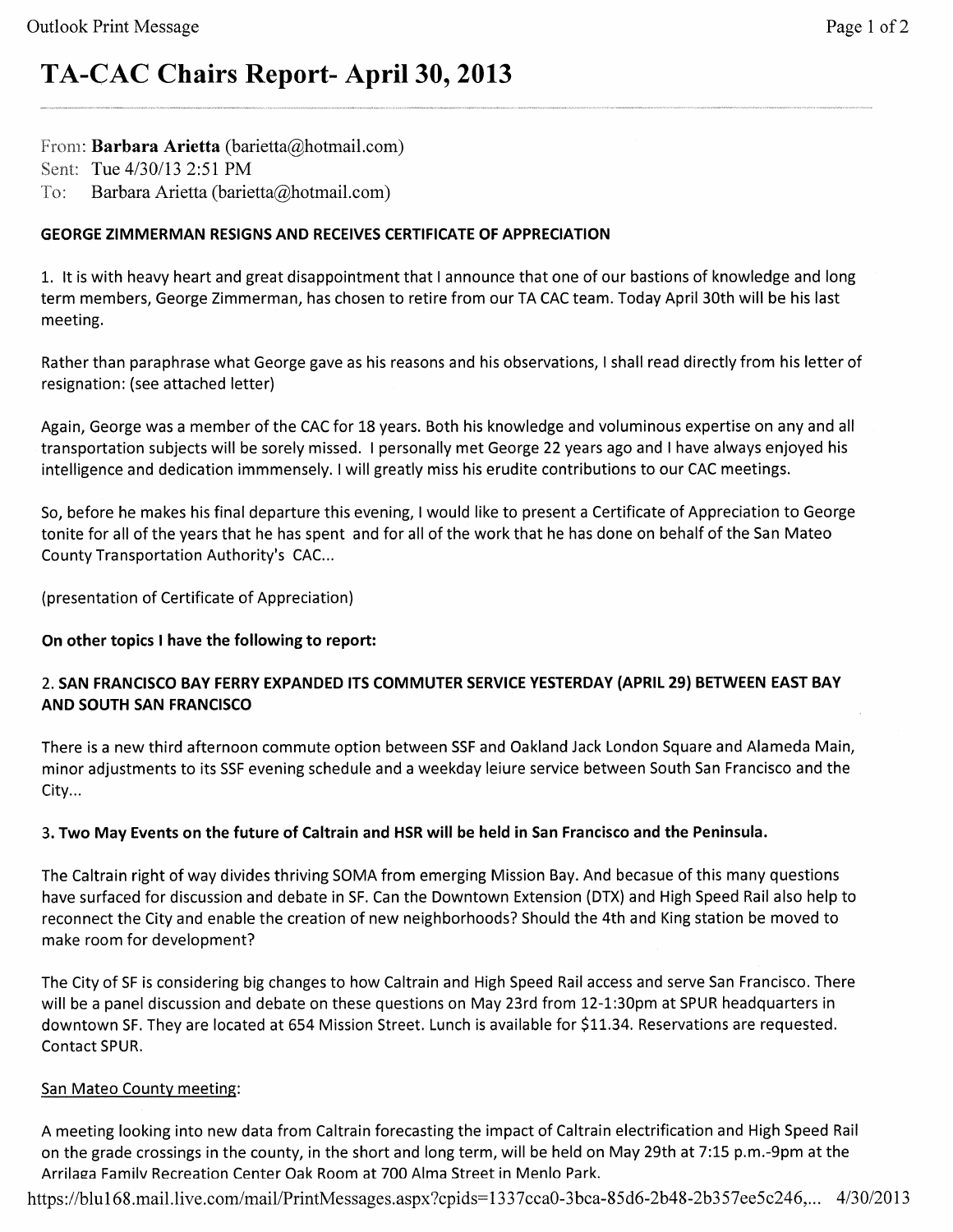#### 4. SAM TRANS BOARD WILL CONSIDER ADOPTION OF THE SAMTRANS SERVICE PLAN (SSP) AT IT'S MONTHLY MEETING TOMORROW MAY 1ST AT 2PM.

The final recommendations for the SSP represent the culmination of two years of analysis and public ooutreach on how the agency can deliver transit service that better meets the needs of our customers The agency has hosted 52 public meetings and received over 1,750 comments from throughout the county.